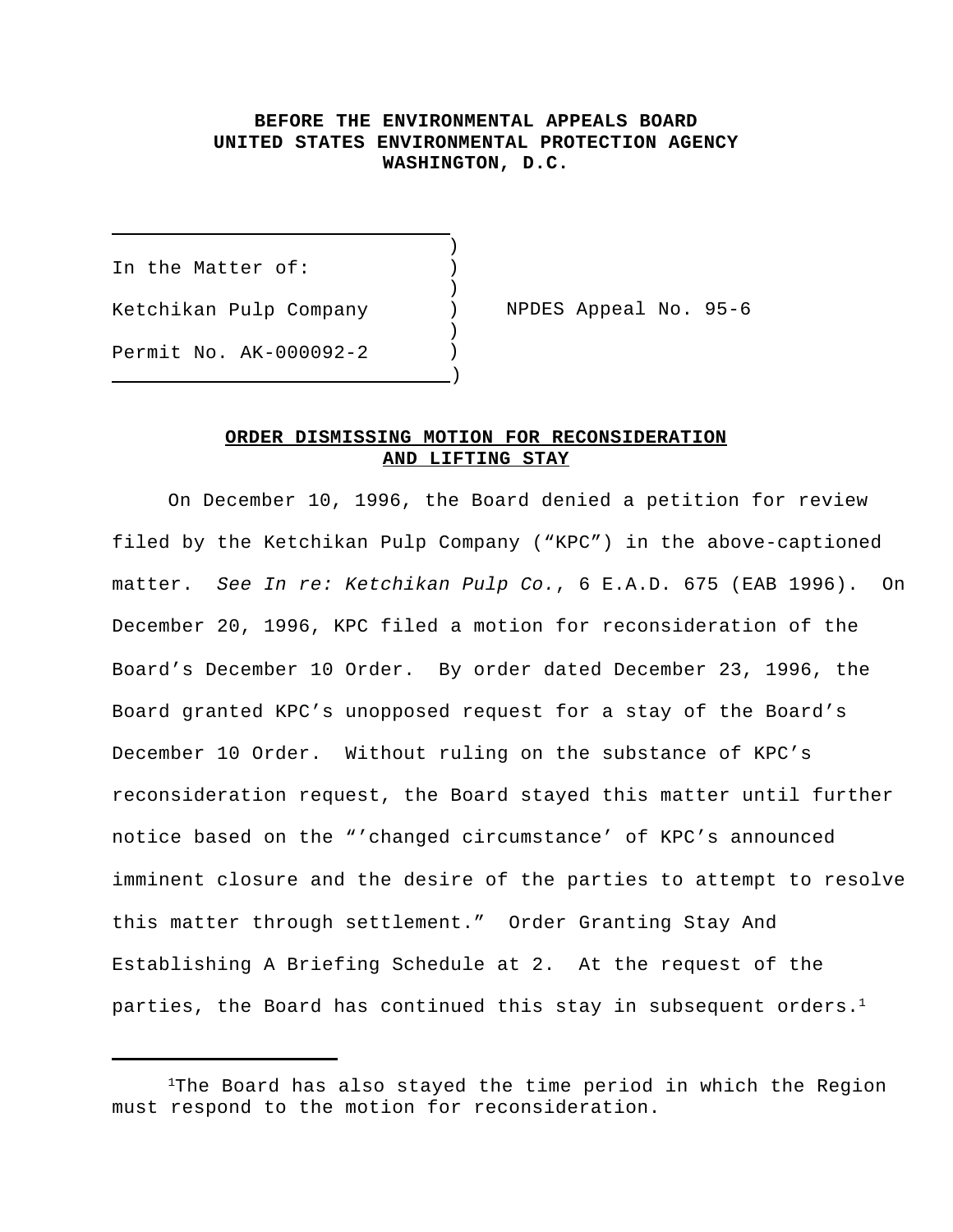By submission dated January 11, 1999, KPC states as follows:

The parties believe that the revocation of the NPDES permit at issue in this appeal and the reissuance of a new NPDES permit have made the issues in this proceeding moot and that no purpose will be served in continuing this proceeding. Pursuant to 40 C.F.R. § 124.91, KPC requests that the proceeding be dismissed.

KPC's Motion to Dismiss NPDES Appeal. Accordingly, KPC's motion for reconsideration is hereby dismissed and the stay of the Board's December 10, 1996 Order Denying Review is lifted.

So ordered.

Environmental Appeals Board

By  $/s/$ 

 Edward E. Reich Environmental Appeals Judge

Dated: 01/26/99